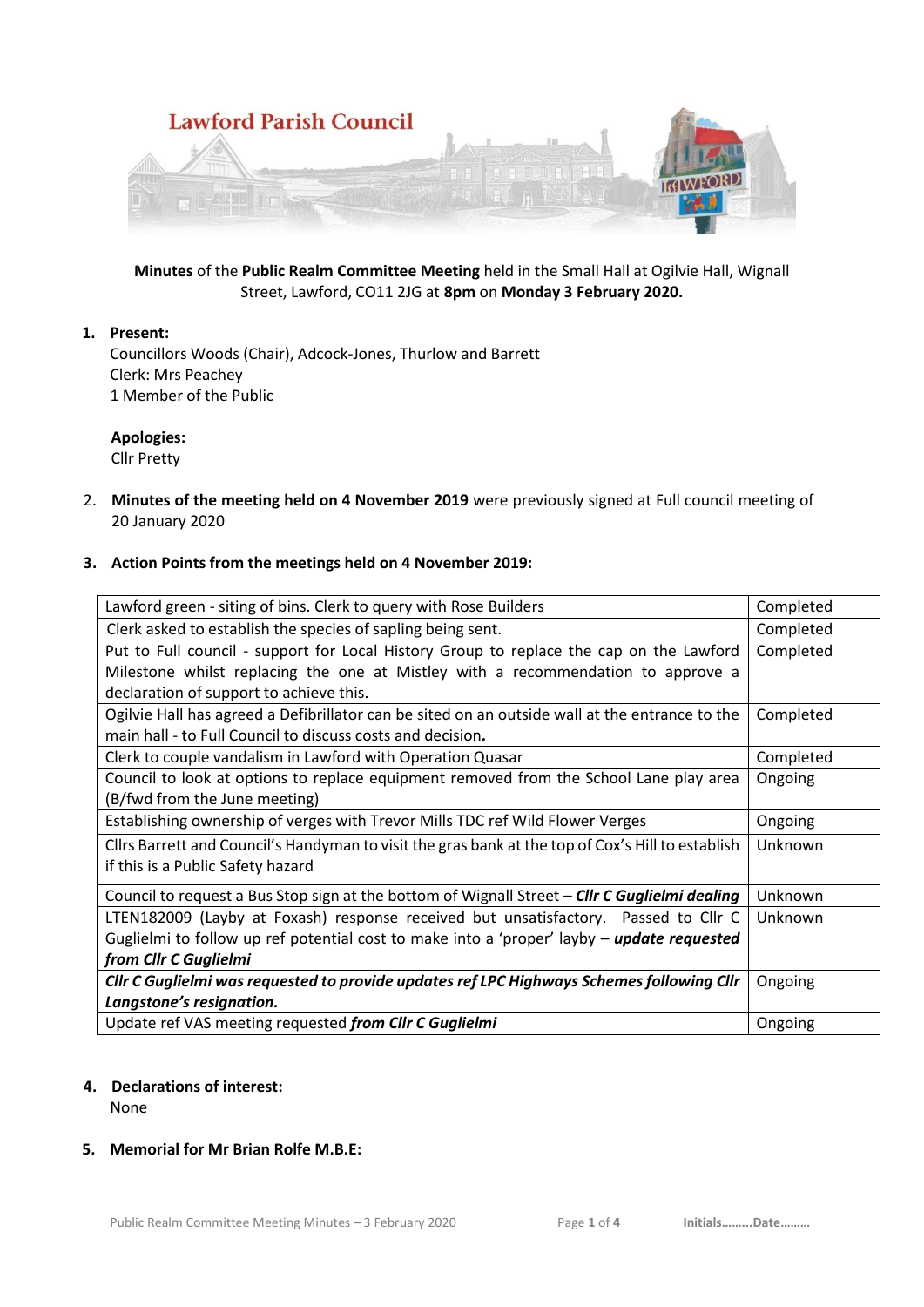Cllr Thurlow will investigate the style of bench and contact Mr Rolfe's wife to discuss the wording for the bench. It is felt the event to commemorate Brian Rolfe should be held nearer to Summer as an element of it will be held outdoors.

### *6.* **Frankenberg Partnership Association:**

50th anniversary and a prospective visit to the area in May 2021 *Cllr Barrett is Lawford's representative*  The Cross parish working group will be meeting on the 11th March 2020 at 7:30 p.m. and Cllr Barrett will report back to council.

*7.* **VE Day 75** Council voiced concerns that Manningtree and Mistley are going ahead with celebrations given the problems encountered when trying to arranging an initial meeting, which led to LPC's decision not to proceed with a celebration. (Extract from Public Realm meeting of September  $2^{nd}$  2019; *Item 9 VE Day 75: 75th Anniversary of VE day 8th-10th May 2020. Unable to get the three parishes together for an initial meeting to discuss. Committee believe there is now insufficient time to arrange an event. Remove from Agenda.)* However, Manningtree have approached LPC to join in the celebrations. Cllr Woods agreed to attend a meeting on 4 February 2020 at 7.30pm in the Crown.

### **8. Riverview**

a) Following the receipt of various documents from Council's Solicitor relating to the purchase of Riverview, Cllr Adcock-Jones summarised their content, the conditions of which varied considerably from the initial document(s). Following a lengthy discussion, it was agreed unanimously that the committee recommended Lawford Parish Council withdraw from the Purchase, recognising council would have to settle its solicitor's invoice.

> **Proposed:** Cllr Adcock-Jones **Seconded:** Cllr Woods **Agreed unanimously Action - to Full Council**

### **9. Refuse Bins:**

- a) Cllr Thurlow advised two bins had been changed behind Highfields School and TDC had been advised. Cllr Thurlow has arranged to be advised which of the dog bins on certain footpaths are not used and will make the necessary alterations to the siting of those bins once advised.
- **b)** Request for a refuse bin at the Bus Stop outside 168 Colchester Road. *Clerk was informed that Children waiting for the bus are both going up a resident's drive to deposit rubbish in their garden, and throwing cans and rubbish into the resident's garden from the bus stop.* Resident's neighbour has contacted school with minimal resolution. **Cllr Thurlow will check, as he believes there is a bin sited on the wall outside the school action** and a structure of the school and a structure of the school and  $\alpha$

### **10. School Lane**

a) Cllr Thurlow updated council ref 3G pitch/Tennis Courts advising there is to be a launch event for the Football Club on 11/02/20 at 8pm. The cost of the project is estimated to be £500,000.00. The outcome for the Tennis Courts is linked to whether the 3G project is viable. However, it was highlighted that the courts are in an extremely bad state of repair and it was felt in need of a more immediate solution. A quote of £15,000.00 was obtained some months ago to return the courts to grass and it was felt this should be pursued and taken to Full Council.

 **Proposed:** Cllr Adcock-Jones **Seconded:** Cllr Thurlow **Agreed Note:** When feasibility study has been carried out above - council will look at a plan for replacing Old, out of date older children's equipment at School Lane.

#### **11. Riverview:**

 **For information:** Swing damaged by fire (vandalism) replaced at a cost of £152 + VAT less than excess so claim not made. Reported via Operation Quasar

#### **12. Defibrillator:**

Manningtree Responders can obtain, through the Ambulance Service, at a competitive price a preferred model which is a Cardiac Science G5 *(information circulated).* **It was agreed** to get the First Responders to acquire the preferred model of defibrillator through the Ambulance Service.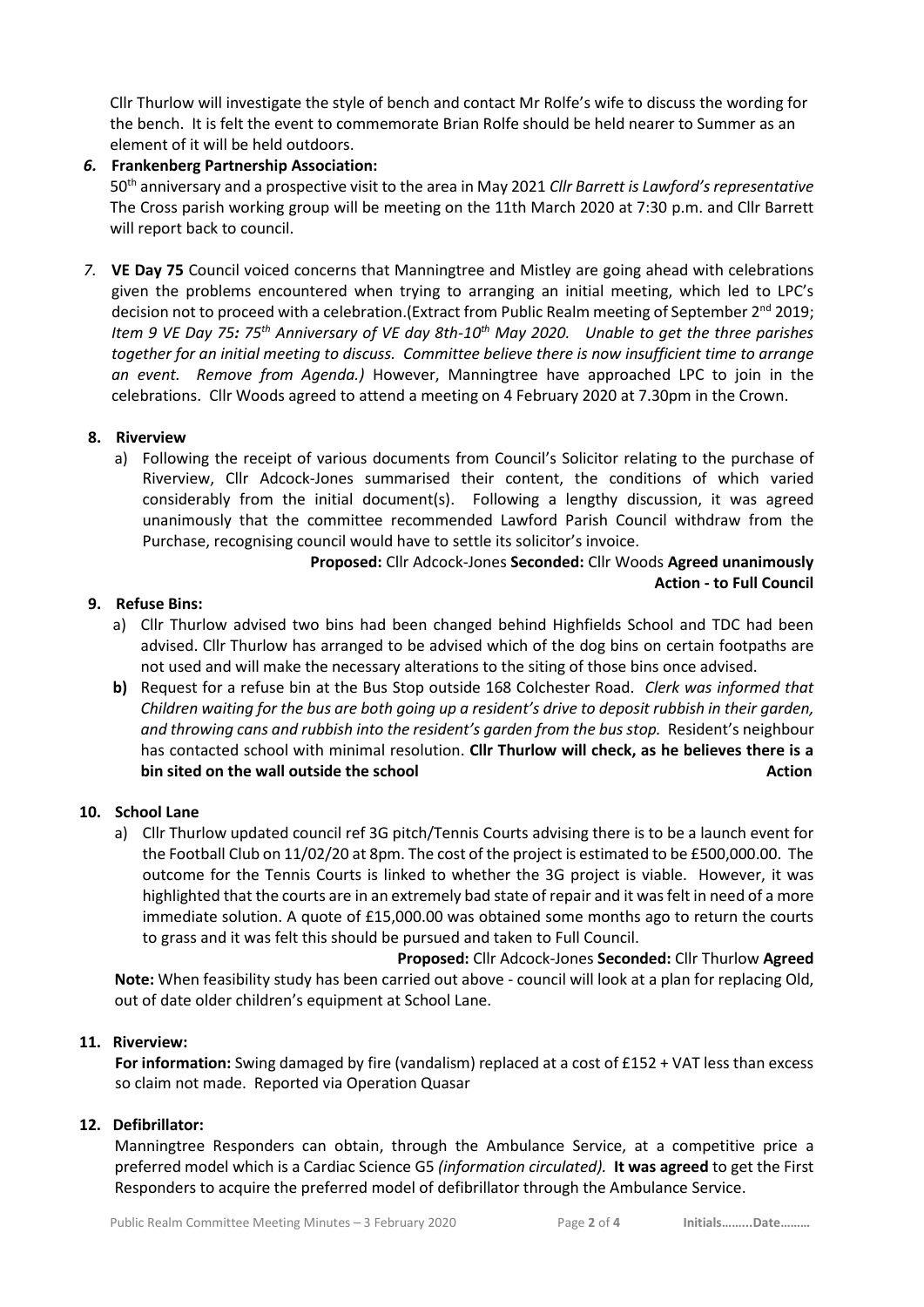**Note:** Manningtree First Responders will provide **Defibrillator training** to **councillors and will extend to their immediate family** on Monday 9 March 2020 at 6.30pm in the Small Hall at Ogilvie Hall.

*13. Climate Change: (see circulated letter)* To administration with a view to drawing up a policy. **Action**

## **14.** *Projects*

- a) Committee discussed councils proposed projects, their order of urgency/necessity and costing in relation to council reserves.
	- i. Replacing identified damaged Street Lamps awaiting report, costing unknown
	- ii. Removal of Tennis Courts (in the region of £15,000.00)
	- iii. Achieving Quality Council Status

Clerk to update Councils Action Plan - **Action**

b) Summers Park resurfacing of footpaths – no grant funding was approved and following discussion it was agreed this project would not go ahead.

## **15.** *Website*

- a) *Due to go live shortly – unforeseen circumstances have led to a delay*
- b & c) Following discussion, it was agreed council wish to include an article with photographs giving a brief history of Lawford. Cllr Thurlow will put together a short article and add photographs.

**Proposed:** Cllr Adcock-Jones **Seconded:** Cllr Woods **Agreed Action**

## 16. *Structural Testing of Street Lights*

*Due for completion 3 February – report expected shortly after.*

# **17.** *Highways Matters:*

**a)** Following discuss about a **Zebra Crossing at the Lawford Junior School** in Long Road it was agreed to put this on hold until all building works in the area is completed and the new school entrance and car park are built/in place. *Clerk was requested to remove from the Agenda.* **Action**

# **As many items on Public Realm request an update from Cllr C Guglielmi the Committee suggested Cllr C Guglielmi be asked to provide an update regarding the various Highway issues referred to him at Full Council. Action**

- **b) Bus Stop update** update ref installation of a Bus Stop sign at the bottom of Wignall Street *(referred to Cllr C Guglielmi)*
- **c)** Request for a **High Impact Barrier on the corner of Wignall Street** *(email circulated)* Cllr Thurlow suggested a barrier be placed on the road island which would enable the property entrance to remain in situ. It was suggested the Clerk forward this request to *Cllr C Guglielmi.*

# **Proposed:** Cllr Adcock-Jones **Seconded:** Cllr Barrett **Agreed Action**

- **d) VAS -** Update requested from *Cllr C Guglielmi* reference a meeting held in October to discuss reduction of speed on Cox Hill, prior to a decision being made as to a permanent site for the VAS.
- **e) Parking in Station Road –** Cllr Thurlow and the Clerk met with representatives of TDC and TDC Councillor Coley. Following the meeting Cllr Thurlow and TDC's representatives visited the various problem areas/sites and TDC will produce a report.
- **f) Resident complaint -** *road markings at the bottom of Coxs Hill at the roundabout are worn away and not as visible as they should be.* The resident would like the road markings repainted*. Committee agreed this should be referred to Cllr C Guglielmi.*
- *g)* **Pot Holes – email r**eceived from a resident complaining about the potholes at/near the railway *(circulated) Committee agreed this should be referred to Cllr C Guglielmi.*